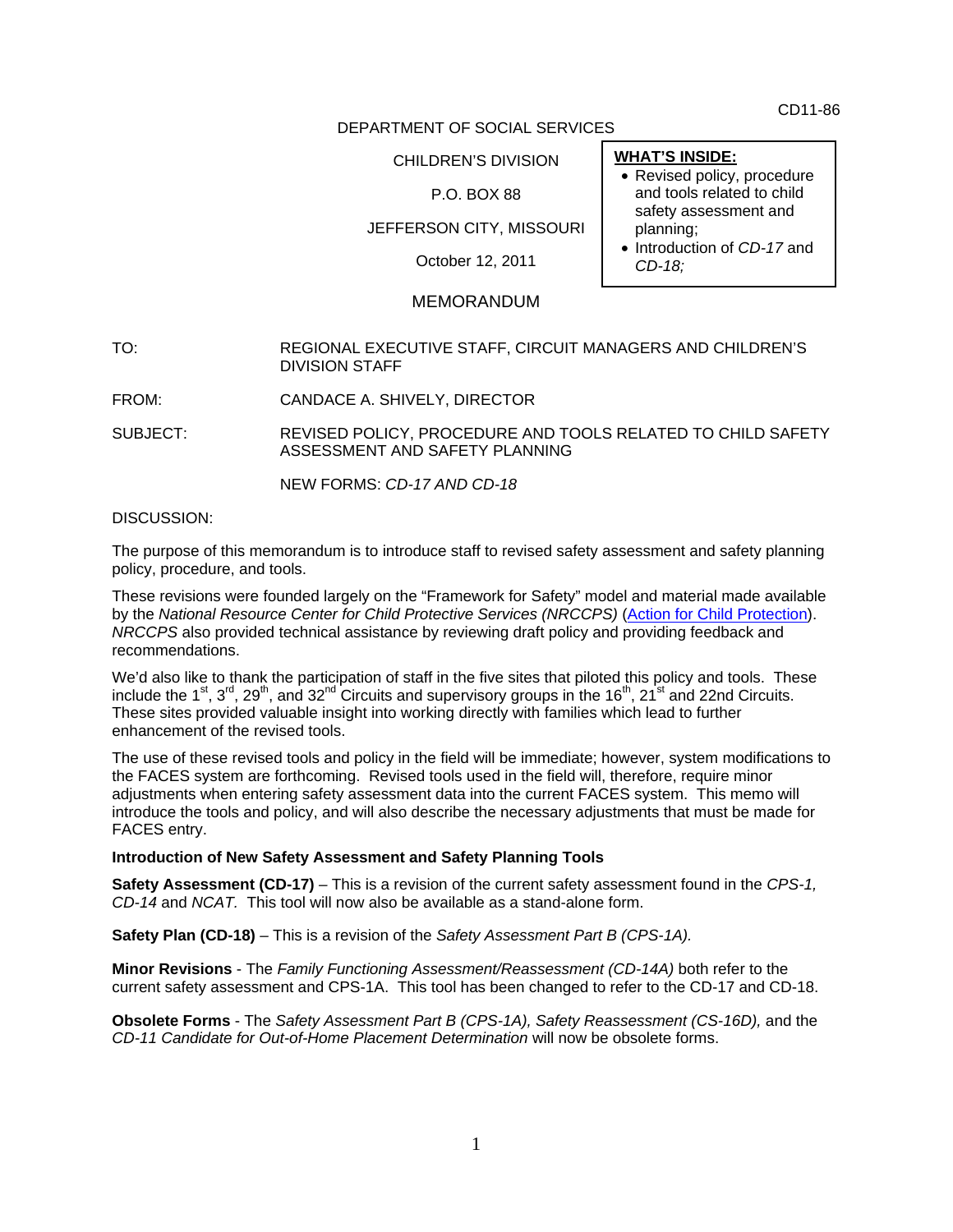# **Safety Assessment (CD-17)**

The purpose of the *Safety Assessment (CD-17)* is to assess conditions in a household of child safety. Revised definitions of *safe* and *unsafe* are based on the Framework for Safety model. They are as follows:

- **Safe** A child can be considered safe when there are no threats of danger to a child within the family/home or when the caregiver's protective capacities within the home can manage or control threats of danger.
- **Unsafe** A child is unsafe when a child is vulnerable to a threat of danger within a family/home and the caregiver's protective capacities within the home are insufficient to manage the threat thus requiring outside intervention.

*Conditionally safe* will no longer be an option in the revised tools. Safety decisions marked *unsafe* now include family conditions previously determined to be *unsafe* (protective placement) as well as family conditions previously determined to be *conditionally safe* (identified safety factors with agreed upon inhome safety plans). This provides a clear distinction between the functions of safety assessment and safety planning.

**FACES Entry Adjustments** – Conditionally safe is still an option in the current FACES system, so the workers will mark unsafe on the paper copy, but will enter *conditionally safe* into FACES when an inhome safety plan is implemented.

## **Safety assessments are completed in the following circumstances:**

- Initial contact Investigations/Family Assessment;
- Initial contact FCS opening or FCOOHC opening where there are children in the home (unless recently assessed during the investigation or family assessment);
- At least every 90 days (at the end of a treatment period) all open FCS cases and all FCOOHC cases for children who are in the home;
- Any time new information becomes available or the family situation changes which may result in an increased threat of safety for the child regardless of the "type" of case (i.e., CA/N investigation/Family Assessment, FCS, FCOOHC child in trial home placement or home visit, etc). *Workers should always be on the alert to changes in the family, new dynamics, the interaction of multiple threats of danger and other "red flags" that indicate that the threat to the safety of a child is no longer manageable.*

The effective use of the CD-17 is dependent on thorough information collection focused on the Framework for Safety model. The *(CD-162) Safety Information Collection Tool* (introduced in CD Memorandum **[CD10-117](http://dss.mo.gov/cd/info/memos/2010/cd10-117.pdf)**) is designed to guide the workers through the information collection and safety analysis process as well as structuring descriptive documentation of those efforts. Workers will utilize the information collected on the CD-162 to complete the CD-17 Safety Assessment.

## **The CD-17 is composed of the following:**

- Safety Factor Identification
- Safety Threshold Criteria; and
- Safety Decision safe or unsafe

**Safety Factor Identification** is essentially the same list of safety factors contained in the previous safety assessment, except that number 12 "other" has been removed as an option. These factors are general enough to accommodate any threat of danger identified that could result in serious harm to a vulnerable child. If there is no threat of danger, the children are safe. If there is a threat of danger, the question becomes is the caregiver's protective capacity sufficient to control the threat of danger. This decision is made by applying *Safety Threshold Criteria*.

**FACES Entry Adjustments** – Number 12 "other" will still be available in FACES under safety factor identification. Workers should no longer use this option.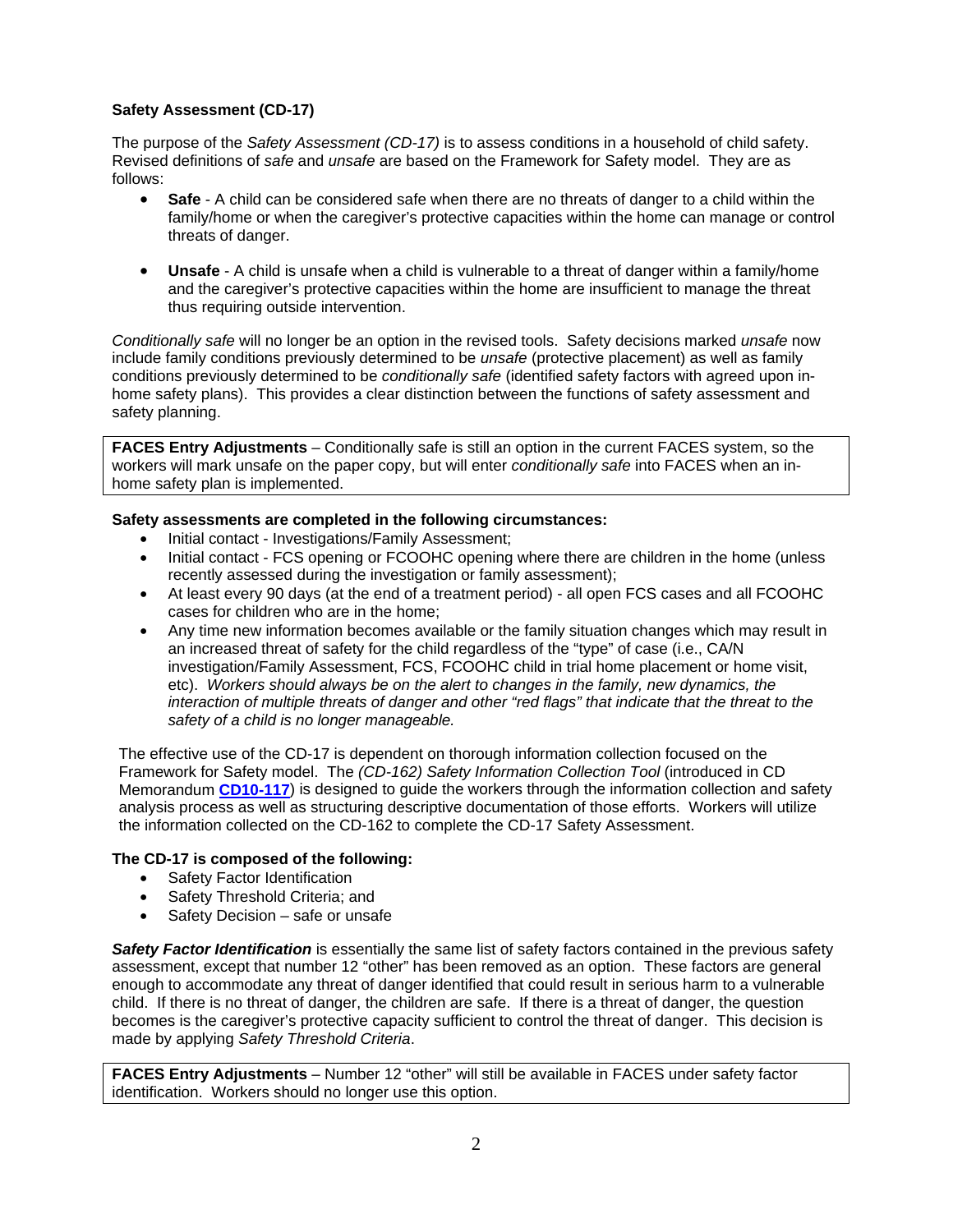*Safety Threshold Criteria* refers to the point at which family behaviors, conditions or situations rise to the level of directly threatening the safety of a child. The safety threshold includes only those family behaviors, conditions, or situations that are judged to be out of the parent/caregiver or family's control. The safety threshold criteria include:

- **Specific and observable** A family condition that exists as an impending danger is observable and can be specifically described or explained. The danger is real, can be seen, can be reported, and is evidenced in explicit, unambiguous ways.
- **Out of control** Family conditions that can directly affect a child are unrestrained; unmanaged; without limits or monitoring; not subject to influence, manipulation or internal power; are out of the family's control.
- **Likely to cause serious harm**  Severity is consistent with anticipated harm that can result in pain, serious injury, disablement, grave/debilitating physical health conditions, acute/grievous suffering, terror, impairment, or death;
- **Present or near future** The belief that threats to child safety are likely to become active without delay, within the immediate future or near future.

**Safety Decision** – The result of safety assessment is a safety decision of safe or unsafe. If the safety decision is unsafe, a *(CD-18) Safety Plan* is required. If the safety decision is safe, a safety plan is not required. **A signature is not required by the family on a safety assessment.**

**FACES Entry Adjustment:** Currently the FACES system requires documentation either that the parent signed the safety assessment or refused to sign the safety assessment on all safety assessments.

Until FACES changes have be made to accommodate the policy, workers will address the FACES signature requirement as follows:

If the safety decision is safe, workers will check the **"refusal to sign"** button and document in the comment section, **"per policy a signature is not required for a safety decision of safe".**

## **CD-18 Safety Plan**

The *(CD-18) Safety Plan* is completed only when the safety decision is *unsafe*. The Safety Plan is made up of safety interventions designed to substitute for insufficient caregiver's protective capacity or control a threat of danger. They are not designed to effect long term change.

Once again the (*CD-162) Safety Information Collection Tool* will assist workers by providing a focus on information collection that will be valuable during the development of the safety plan. During the development of safety interventions workers should:

- Develop safety interventions with input from the caregiver and relevant family members to the maximum extent possible.
- Utilize the family's own protective resources first.
- Utilize safety interventions that are the least intrusive to protect a child.
- Utilize interventions that have a direct and logical connection between the safety action and the way threats operate in the family.
- Assess the reliability of sources or providers of the action or supports. (Informal: friend, relative, neighbor or formal: school, agency, program)
- Assure that people and services identified in the safety plan are accessible and available when threats are present.
- Develop interventions to accommodate time elements (for example, weekends and holidays may require different actions than daytime hours during the week).
- Develop overlapping interventions to accommodate scheduling for the source or provider or to address times when the threat is active.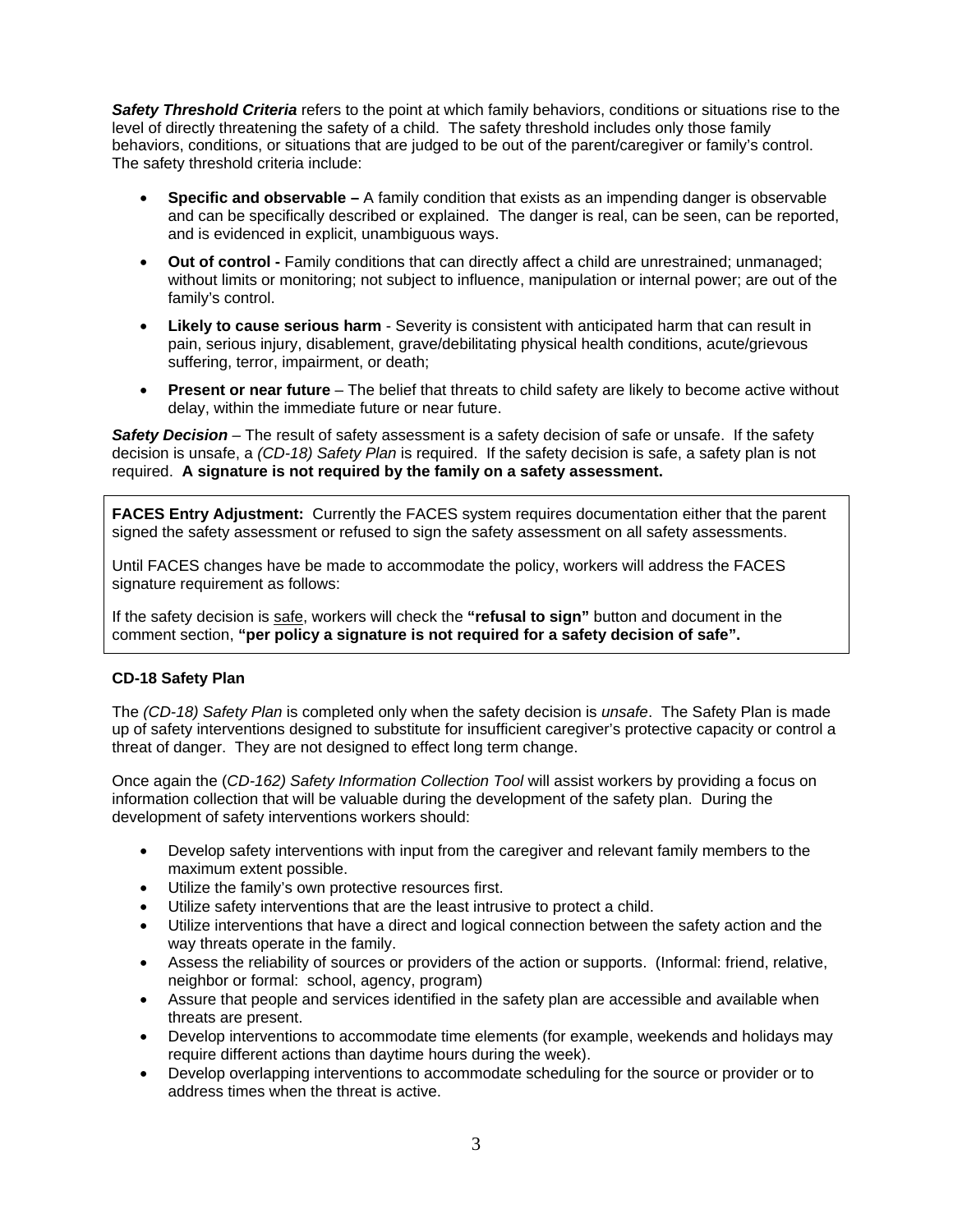• Develop protective interventions that address present danger threats or safety interventions that address impending danger.

*Generally safety interventions should meet the following criteria:* 

- **Immediately available** can be deployed right now and in sufficient quantity.
- **Action oriented** services that are active and focused with respect to safety factors, not change or treatment related.
- **Flexible access** services that are located in acceptable proximity and can be called upon for immediate response.
- **Immediate impact** services that do what they are supposed to do as they are delivered and achieve the objective to keep children safe.
- **No promissory commitments** having no expectations in safety plans for caregivers complying with or being responsible for protecting their children, promising to protect, or stopping certain behaviors. Safety Interventions will never rely on parental promises to stop the threatening behavior, for example, will stop drinking, or will always supervise the child. Since a criterion for a threat of danger is something out-of-control, it is useless to rely on an out-of-control parent to be in control. Safety interventions should rather provide an alternative action or a third party protective source to assist in controlling the threat of danger.

**FACES Entry Adjustments** – When a safety factor has been identified currently FACES requires the worker to choose the appropriate item from the Safety Response & Interventions section which consists of a list of 8 responses/interventions and a narrative section for the purposes of describing the safety response/intervention. This list of 8 responses still exist in FACES, however, on the new CD-18, this list has been replaced by narrative fields with four headings 1) threats of danger to a vulnerable child 2) caregiver's protective capacity, 3) safety interventions, and 4) plan for monitoring/verification.

Workers will refer to the narrative fields on the CD-18 and choose from the list of 8 response/interventions in FACES that most closely describes the safety interventions developed on the CD-18. The 8 response/interventions in FACES are general enough to apply to any safety intervention utilized on the CD-18. The worker will summarize the specifics of the intervention developed on the CD-18 in the narrative section in FACES.

## **Safety Plan Evaluation**

Prior to the worker and supervisor signing off on a plan, the worker and the supervisor should assess the feasibility that the proposed interventions will effectively control the identified threats of danger. The worker and the supervisor should ask:

- Do the safety interventions seem sufficient?
- Are the safety interventions consistent with the purpose of safety planning? (control threats of danger rather that change them)
- Does the level of effort and commitment appear to be sufficient by all parties involved to ensure protection?
- Are there concerns about the time-frames, accessibility or availability related to safety interventions and those involved in the safety plan?
- Is there a sufficient plan for monitoring and verification of compliance of parties involved, and the effectiveness of the interventions in controlling the threats of danger?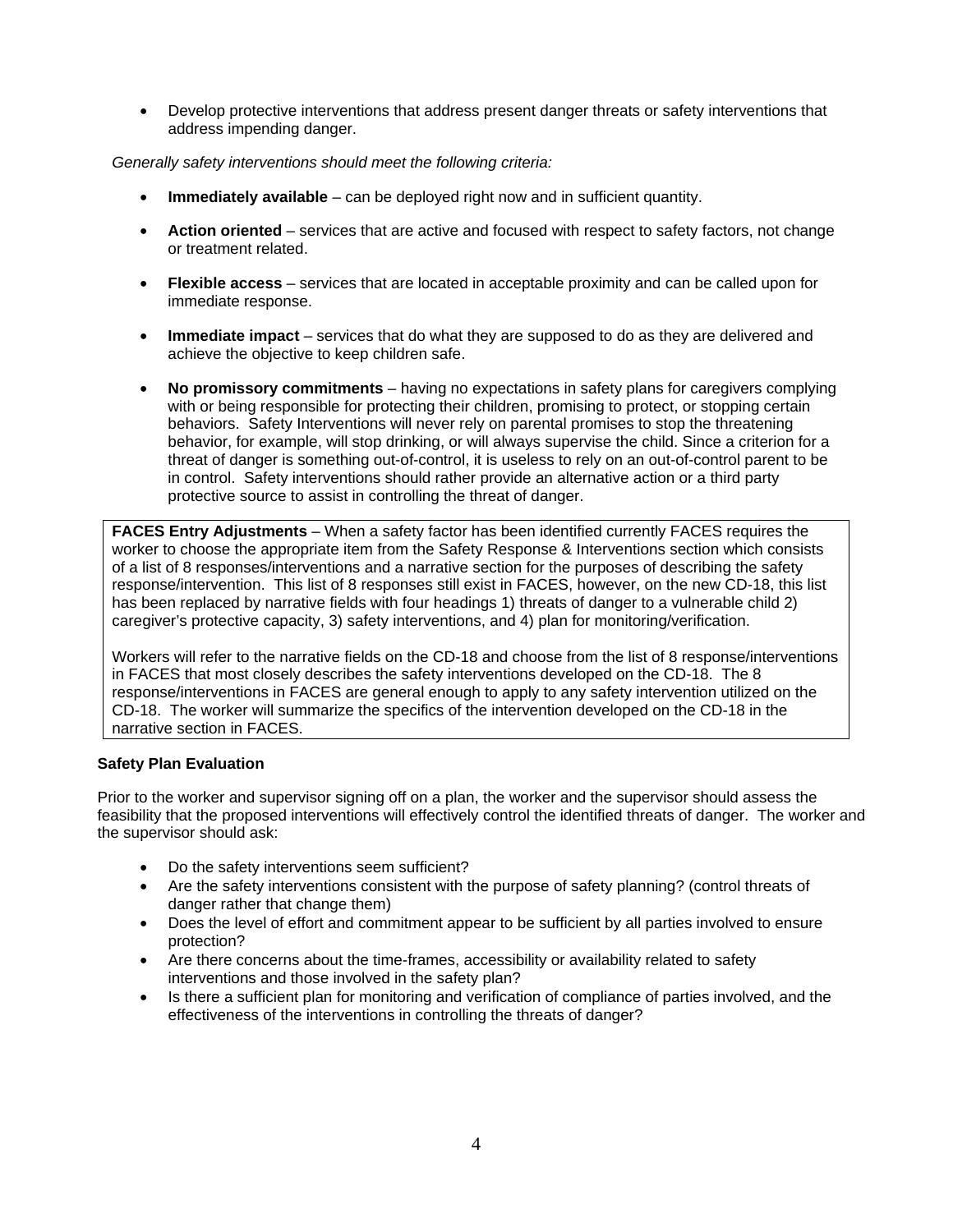## **Plan for Monitoring and Verification**

The job of the worker and the supervisor is not complete just because a safety plan has been developed and implemented. The tasks of safety plan monitoring; verification of compliance; and the assessment of the effectiveness of controlling threats of danger is ongoing until the threats of danger are no longer present or the caregiver's protective capacity increases to the point where it is sufficient to control the threats.

- What is the plan for monitoring and verification?
- Is the intervention effective in controlling the threat of danger?
- Is the source for monitoring and verification credible and reliable? Ultimately the worker is responsible for assuring that the plan is implemented; executed as agreed; and that all parties involved in the plan are compliant.
- Is there continuity of management/responsibility when cases are transferred from investigator to FCS worker or there is a change in case worker?
- The worker should be alert to changes in the necessary components of a safety plan.
- The worker should be alert in case the monitoring or protective source becomes unavailable or unreliable.
- The worker should be alert to changes in conditions or composition of the household that create new threats of danger, increase a child's vulnerability or diminish caregiver protective capacity.

## **Safety Plan Re-assessment, Readjustment or Modification of Current Safety Interventions**

- A formal safety assessment begins at initial contact with the family and at various specified points throughout the life of the case; however, workers will assess safety informally on an ongoing basis.
- Timeframes set to reevaluate interventions should be dependent on the nature of the threat of danger (present danger or impending danger) and the accessibility and availability of protective sources used for the intervention.
- Safety interventions should be seen as flexible agreements dependent on the effectiveness in controlling the threat of danger. They should be evaluated, readjusted, or modified as needed.

## **Closing out a Safety Plan**

When threats of danger are no longer present or the caregiver's protective capacity is sufficient to control the threat of danger, the child is no longer *unsafe*. Workers will continue to assess safety on an ongoing basis and promote long term changes to family functioning in treatment plans that increase the caregiver's capacity to protect children from threats of danger.

## **Summary and Conclusion**

It is the intention of the Division that this new model for child safety will be not only helpful at the time of initial contact during the investigation or family assessment process, but throughout the life of the case and in all program areas. This model represents the most current, state of the art approach to child safety whether we are documenting reasonable efforts in a court report, assessing child safety in an outof-home setting, making decisions to close family-centered services or reviewing cases for repeat maltreatment or critical events.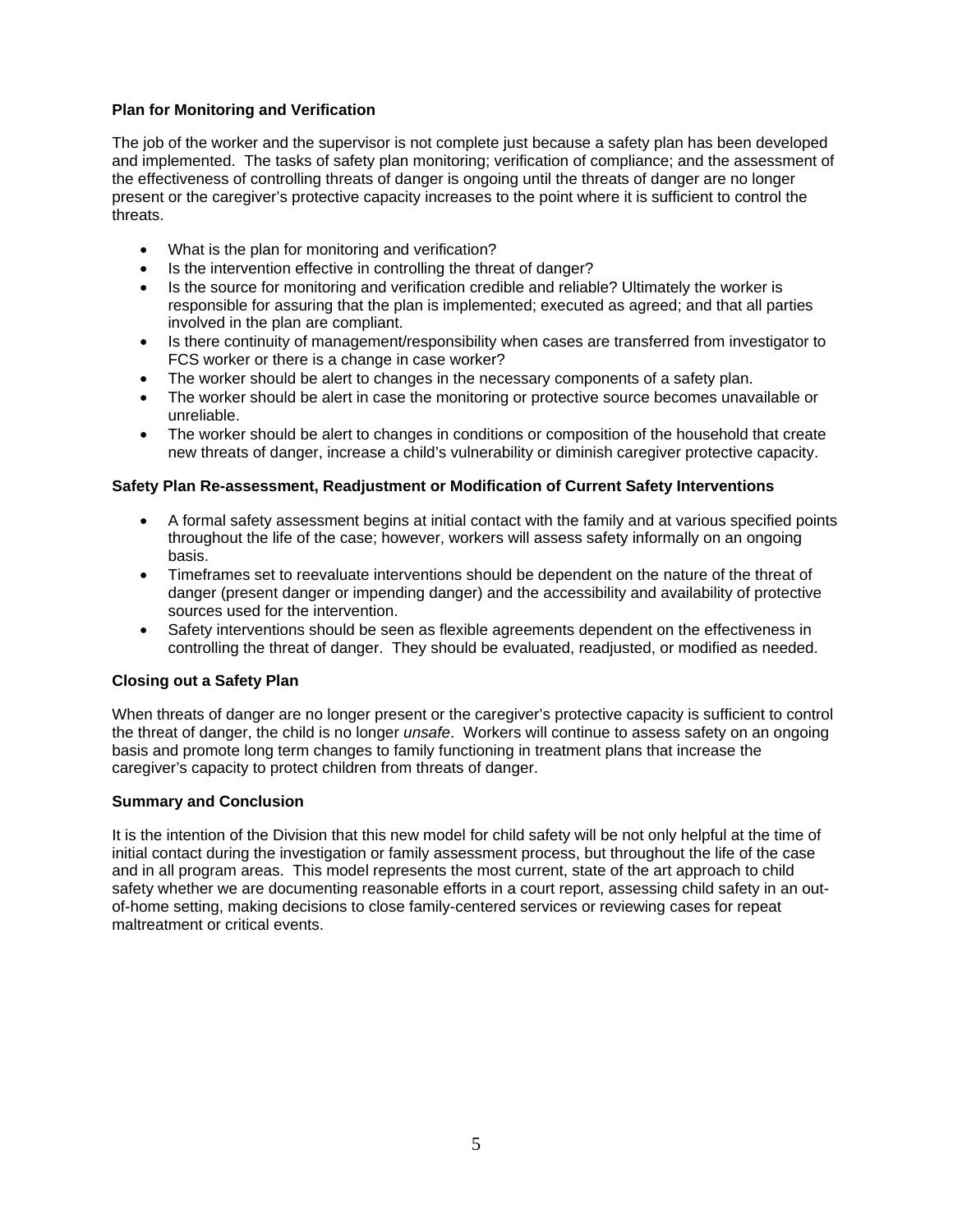

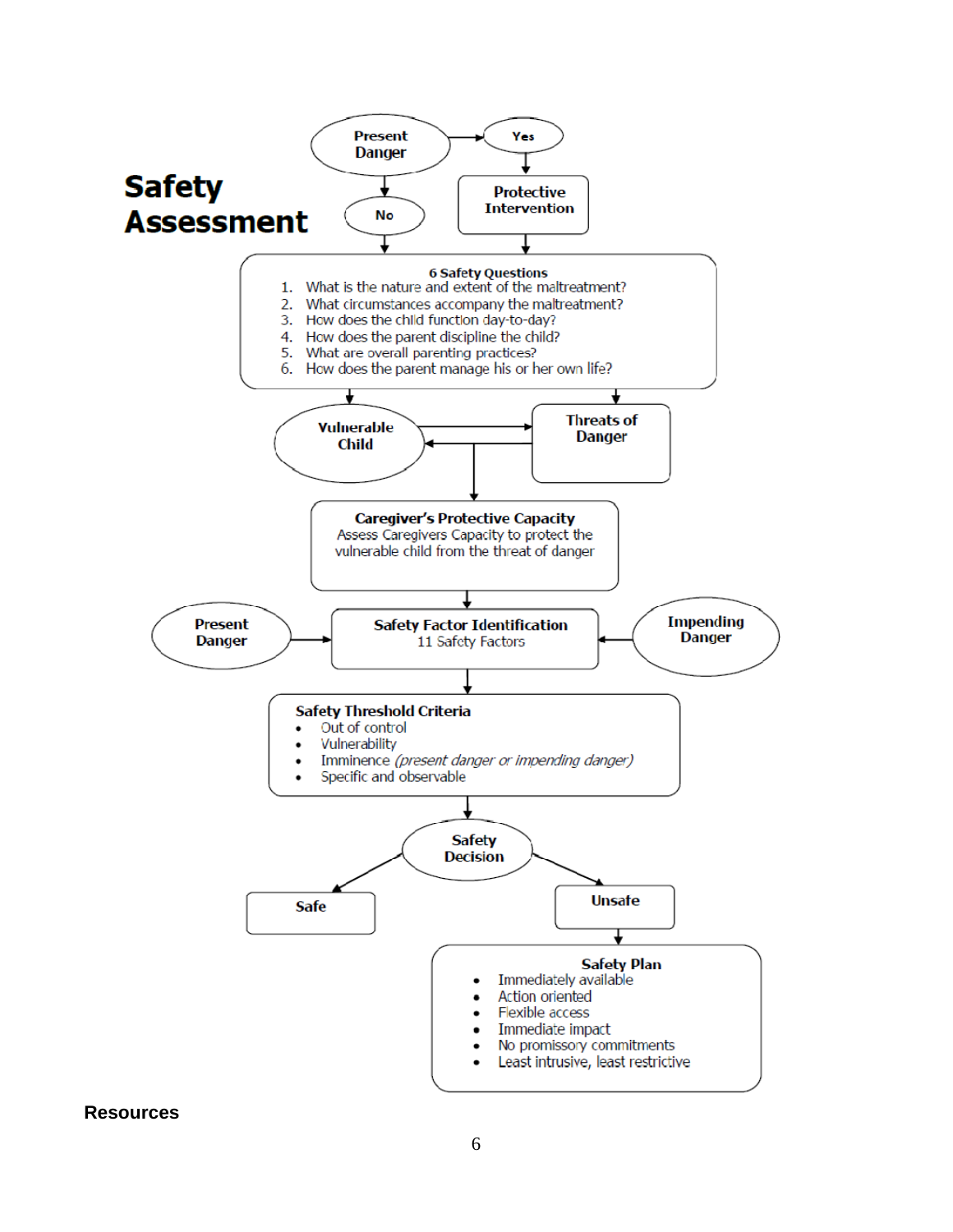#### **Framework for Safety Material on the CD Intranet site <http://dssweb/cs/training/framework/index.htm>**

# **Additional Reading Resources**

The following of *Framework for Safety* articles were selected from a collection that were written and can be located under archives on the *Action for Child Protection* website. (For the complete listing see [http://www.actionchildprotection.org/safety\\_articles/archives.php](http://www.actionchildprotection.org/safety_articles/archives.php))

|                   | <u>intp://www.actionchildprotection.org/salety_anticles/archives.php/</u>       |
|-------------------|---------------------------------------------------------------------------------|
| January 2003      | The Difference Between Risk and Safety                                          |
| April 2003        | <b>The Foundation of Safety Assessment</b>                                      |
| December 2010     | The Cornerstones of Safety Intervention                                         |
| November 2009     | <b>Essential Safety Concepts - A Glossary</b>                                   |
| August 2009       | Judging Home Conditions as a Present Danger                                     |
| <b>July 2003</b>  | <b>Protective Capacities</b>                                                    |
| March 2006        | <b>Protective Capacities</b>                                                    |
| <b>July 2008</b>  | <b>Caregiver Protective Capacities and Family Protective Resources</b>          |
| October 2005      | The Art in Conducting the Protective Capacity Assessment                        |
| <b>June 2010</b>  | <b>Assessing Caregiver Protective Capacities Related to Parenting</b>           |
| <b>March 2003</b> | <b>Threats to Child Safety</b>                                                  |
| March 2005        | <b>Analyzing Safety Threats</b>                                                 |
| February 2003     | <b>The Vulnerable Child</b>                                                     |
| September 2003    | <b>Applying Safety Concepts</b>                                                 |
| September 2004    | <b>Considering the Safety Threshold</b>                                         |
| May 2009          | <b>Impending Danger and the Cultural Context</b>                                |
| December 2003     | <b>The Safety Plan</b>                                                          |
| March 2004        | <b>Safety Management within Safety Plans</b>                                    |
| February 2004     | Are the People Who Participate in Safety Plans Suitable to Do So?               |
| <b>July 2005</b>  | <b>Immediate Evaluation of the Safety Plan</b>                                  |
| May 2005          | <b>Provisional Safety Management</b>                                            |
| August 2004       | The When and Why of Safety Management                                           |
| <b>July 2010</b>  | Case Plan Goals: The Bridge Between Discovering Diminished Caregiver Protective |
|                   | <b>Capacities and Measuring Enhancement of Caregiver Protective Capacities</b>  |
| November 2008     | <b>Creating The Picture</b>                                                     |
| November 2005     | <b>Integrating Caregiver Protective Capacities into Case Plans</b>              |
| January 2007      | Using Child Safety As A Basis For Case Closing                                  |
| <b>June 2004</b>  | <b>Conditions for Return</b>                                                    |
| October 2008      | <b>Not Quite Right</b>                                                          |
| February 2011     | <b>Q</b> and A about Safety Intervention                                        |
| January 2011      | <b>Q and A about Safety Intervention</b>                                        |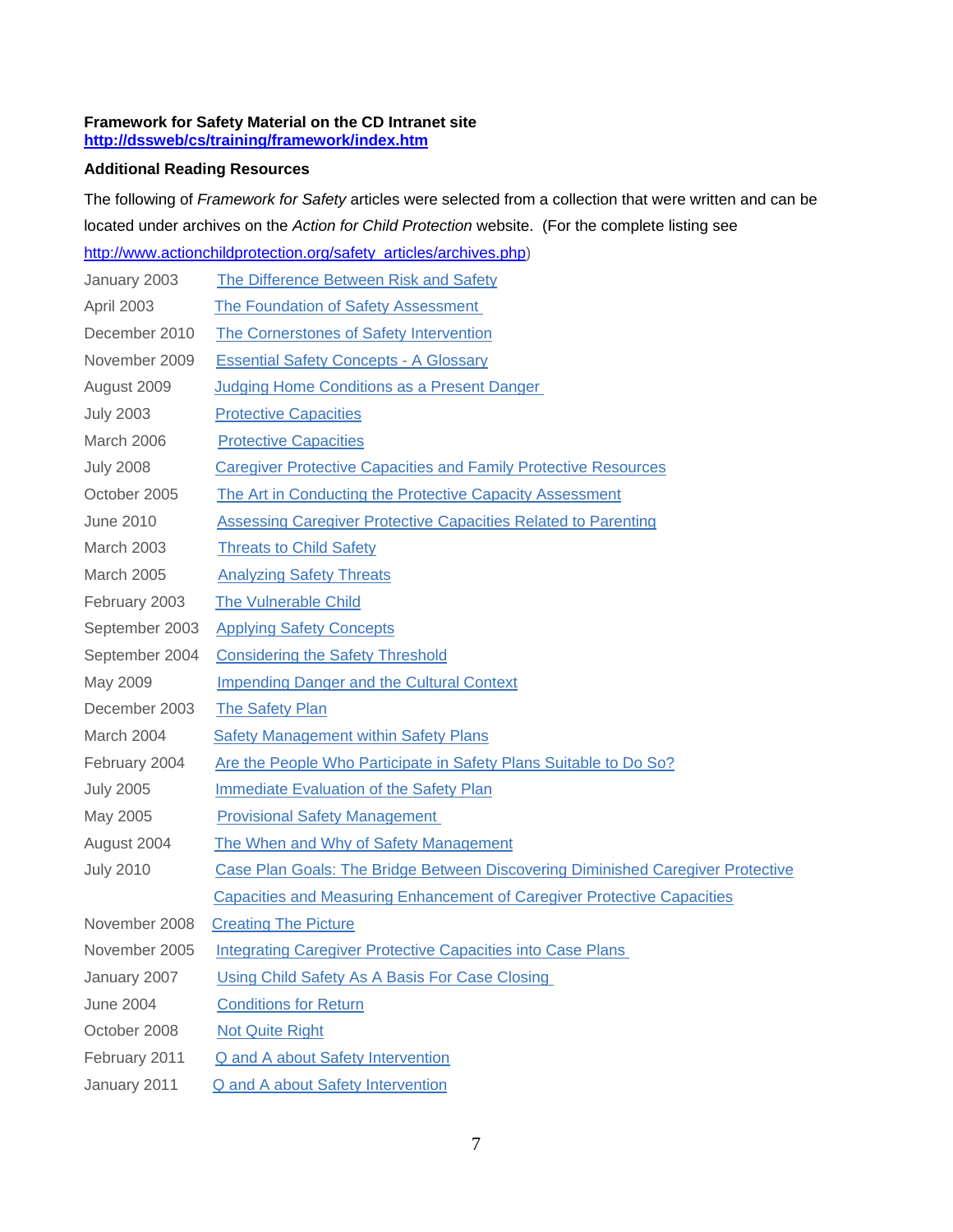# **NECESSARY ACTION:**

- 1. Review this memorandum with all Children's Division Staff.
- *2.* Review revised *Child Welfare Manual* chapters as indicated below.
- 3. All questions should be cleared through normal supervisory channels and directed to:

| <b>PDS CONTACT:</b><br><b>Randall McDermit</b>                                                      |                                                                                              | <b>PROGRAM MANAGER</b><br>Amy Martin                                   |  |  |  |
|-----------------------------------------------------------------------------------------------------|----------------------------------------------------------------------------------------------|------------------------------------------------------------------------|--|--|--|
| 573-751-8932<br>Randall.D.Mcdermit@dss.mo.gov                                                       |                                                                                              | 573-751-2981<br>Amy.L.Martin@dss.mo.gov                                |  |  |  |
|                                                                                                     |                                                                                              |                                                                        |  |  |  |
| <b>CHILD WELFARE MANUAL REVISIONS:</b>                                                              |                                                                                              |                                                                        |  |  |  |
| <b>Safety Assessment and Safety Planning Subsections</b>                                            |                                                                                              |                                                                        |  |  |  |
| Section 2, Chapter 9.1                                                                              | <b>Safety Assessment Versus Risk Assessment</b>                                              |                                                                        |  |  |  |
| Section 2, Chapter 9.2                                                                              | <b>Assessment of Safety</b>                                                                  |                                                                        |  |  |  |
| Section 2, Chapter 9.3                                                                              | <b>Safety Planning</b>                                                                       |                                                                        |  |  |  |
| <b>Other Sections/Subsections Impacted</b>                                                          |                                                                                              |                                                                        |  |  |  |
| Section 1, Chapter 1.3                                                                              |                                                                                              | Roles and Responsibilities of the Children's Service Supervisor        |  |  |  |
| Section 1, Chapter 1.3.1                                                                            | <b>Chief Investigator</b>                                                                    |                                                                        |  |  |  |
| Section 1, Chapter 1.5                                                                              | Roles and Responsibilities of the Children's Service Worker                                  |                                                                        |  |  |  |
| Section 1, Chapter 1.5.3                                                                            | Implementing the Initial Contacts With The Family                                            |                                                                        |  |  |  |
|                                                                                                     | Section 1, Chapter 1.5.4<br>Initiating the Follow-Up Family Assessment on an Open FCS Case:  |                                                                        |  |  |  |
| Section 2, Chapter 4.1                                                                              | <b>Investigation Response</b><br><b>Face to Face Safety Assurance of Victim</b>              |                                                                        |  |  |  |
| Section 2, Chapter 4.1.3<br>Section 2, Chapter 4.1.5                                                |                                                                                              |                                                                        |  |  |  |
| Section 2, Chapter 4.1.9                                                                            | <b>Safety Assessment</b><br>Minimum Contact Standards After a CA/N Report has Been Concluded |                                                                        |  |  |  |
| Section 2, Chapter 4.1.13                                                                           | <b>Compiling the Investigative Record</b>                                                    |                                                                        |  |  |  |
| Section 2, Chapter 4.1.12                                                                           | Determining the Level of Intervention                                                        |                                                                        |  |  |  |
| Section 2, Chapter 4.4                                                                              | <b>Changes to Family Assessment</b>                                                          |                                                                        |  |  |  |
| Section 2, Chapter 5.3                                                                              | <b>Conducting a Family Assessment</b>                                                        |                                                                        |  |  |  |
| Section 2, Chapter 5.3.11                                                                           | <b>Safety Assessment</b>                                                                     |                                                                        |  |  |  |
| Section 2, Chapter 5.3.12                                                                           | Chief Investigator 72 Hour Review                                                            |                                                                        |  |  |  |
| Section 2, Chapter 5.3.17                                                                           | Minimum Contact Standards after a CA/N Report has been Concluded                             |                                                                        |  |  |  |
| Section 2, Chapter 5.3.21                                                                           | <b>Compiling the Family Assessment Record</b>                                                |                                                                        |  |  |  |
| Section 2, Chapter 6.2                                                                              | "Newborn Crisis Assessments"                                                                 |                                                                        |  |  |  |
| Section 3, Chapter 1.5                                                                              | <b>Family Assessment and Services Cases</b>                                                  |                                                                        |  |  |  |
| Section 3, Chapter 3.2                                                                              |                                                                                              | <b>Completion of the Family-Centered Services Assessment Process</b>   |  |  |  |
| Section 3, Chapter 3.3                                                                              | Developing a Written Service Agreement                                                       |                                                                        |  |  |  |
| Section 3, Chapter 3.4                                                                              | <b>Potential for Juvenile Court Referral</b>                                                 |                                                                        |  |  |  |
| Section 3, Chapter 4, Attach C: Crisis Intervention Funds                                           |                                                                                              |                                                                        |  |  |  |
| Section 3, Chapter 6.2                                                                              | <b>Evaluation of the Written Service Agreement</b>                                           |                                                                        |  |  |  |
| Section 3, Chapter 6.3                                                                              |                                                                                              | <b>CD-14A Family Functioning Assessment/Reassessment</b>               |  |  |  |
| Section 3, Chapter 6.4                                                                              | <b>Reassessment of Safety and Risk</b>                                                       |                                                                        |  |  |  |
| Section 3, Chapter 10.2                                                                             | <b>Decision-Making at Critical Points</b>                                                    |                                                                        |  |  |  |
| Section 3, Chapter 10.3                                                                             | <b>Summary of First Level Supervisor Responsibilities</b>                                    |                                                                        |  |  |  |
| Assessment of Safety and Risk Factors in Recommending Out-of Home<br>Section 4, Chapter 1, Attach A |                                                                                              |                                                                        |  |  |  |
|                                                                                                     | Placement                                                                                    |                                                                        |  |  |  |
| Section 4, Chapter 3.1                                                                              | <b>Emergency Placement Activities</b>                                                        |                                                                        |  |  |  |
| Section 4, Chapter 1.5                                                                              | <b>Factors in Recommending Out-Of-Home Care</b>                                              |                                                                        |  |  |  |
| Section 4, Chapter 7.3.7                                                                            | <b>Administrative Activities</b>                                                             |                                                                        |  |  |  |
| Section 5, Chapter 1.1                                                                              | <b>Record Composition</b>                                                                    |                                                                        |  |  |  |
| Section 5, Chapter 1.4                                                                              |                                                                                              | Recording Guidelines - Family Assessments (Ongoing Work with Families) |  |  |  |
| Section 6, Chapter 3.1                                                                              | <b>Foster/Kinship Family Assessment</b>                                                      |                                                                        |  |  |  |